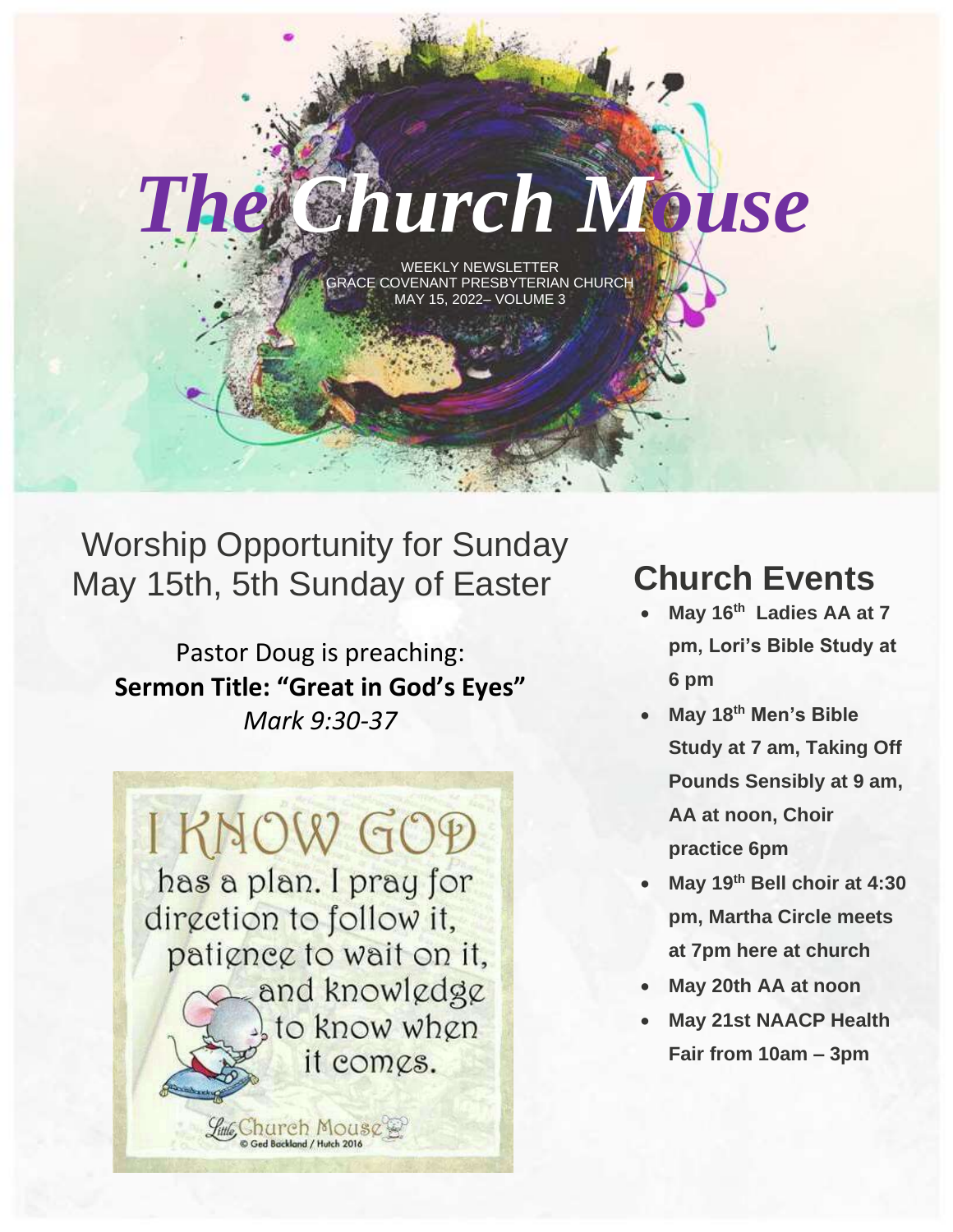## Sunday Servants

| 1 <sup>ST</sup> SUNDAY                                                                   | 2 <sup>ND</sup> SUNDAY                                                                 | 3RD SUNDAY                                                                                      | 4TH SUNDAY                                                                                                                               |  |
|------------------------------------------------------------------------------------------|----------------------------------------------------------------------------------------|-------------------------------------------------------------------------------------------------|------------------------------------------------------------------------------------------------------------------------------------------|--|
| <b>Dick Foard</b><br><b>Chris Dovel</b><br><b>William Crockett</b><br><b>Brent Heath</b> | <b>Jim Rodarmel</b><br><b>Louise Theberge</b><br>John Kupiec<br><b>Melissa Johnson</b> | <b>Jim Wesson</b><br>John Ogburn<br><b>Todd Coons</b><br>John O'Briant<br><b>Peder Wennberg</b> | <b>Doug Price</b><br><b>Jane Price</b><br><b>Bob McCreary</b><br><b>Carter Richardson</b><br><b>5TH Sunday:</b><br><b>Usher Captains</b> |  |
| <b>Liturgists for May:</b>                                                               |                                                                                        |                                                                                                 |                                                                                                                                          |  |
| <b>Louise Theberge</b>                                                                   | <b>Judy Baily-Kinker</b>                                                               | <b>Julie Rodarmel</b>                                                                           | 4 th Week: Chris Dovel<br><b>5th Week: Brent Heath</b>                                                                                   |  |
|                                                                                          |                                                                                        | <b>Sound and Slides:</b>                                                                        |                                                                                                                                          |  |
| <b>Chris Doyel</b><br><b>Becky Foard</b>                                                 | <b>Chris Doyel</b><br><b>Kitty Davis</b>                                               | <b>Chris Doyel</b><br><b>Kitty Davis</b>                                                        | 4th & 5th Chris Doyel<br>Jason Perecko                                                                                                   |  |

#### **Zephaniah 3:17**

**The Lord, your God, is in your midst, a warrior who gives victory; he will rejoice over you with gladness, he will renew you in his love; he will exult over you with loud singing**



# Can you help?

#### Do you see the chart above? Do you see the problem we have? Here is a picture to help you understand:

SLIDE CHANGERS FOR SUNDAY WORSHIP BY MONTH First Sunday: Becky Foard 804-832-0814 Second & Third Sunday: Kitty Davis 804-832-0378 Fourth & Fifth Sunday: Jason Perecko 757-880-7704 Sub: Jon Sawyer: 757-876-0152



I don't know about you but I really like it when I can hear Pastor Doug & Pastor Kathryn, I like it when I can hear the choir. I like it when I can hear the worship service from home or while away online. To do this we need someone trained in how our sound system works and who can be here on Sunday mornings! We should not count on only one person always doing it!! Please come join the team. The more help we have the better. We will train you and thank you. Contact: Becky@gracecovenant.us or call me at 804-693-2071

### Presbyterian Women

After a brief power outage on Tuesday, the women of the church gathered for a potluck dinner. They heard a talk from Elizabeth Ameling from Lathisha's House in Williamsburg about human trafficking.



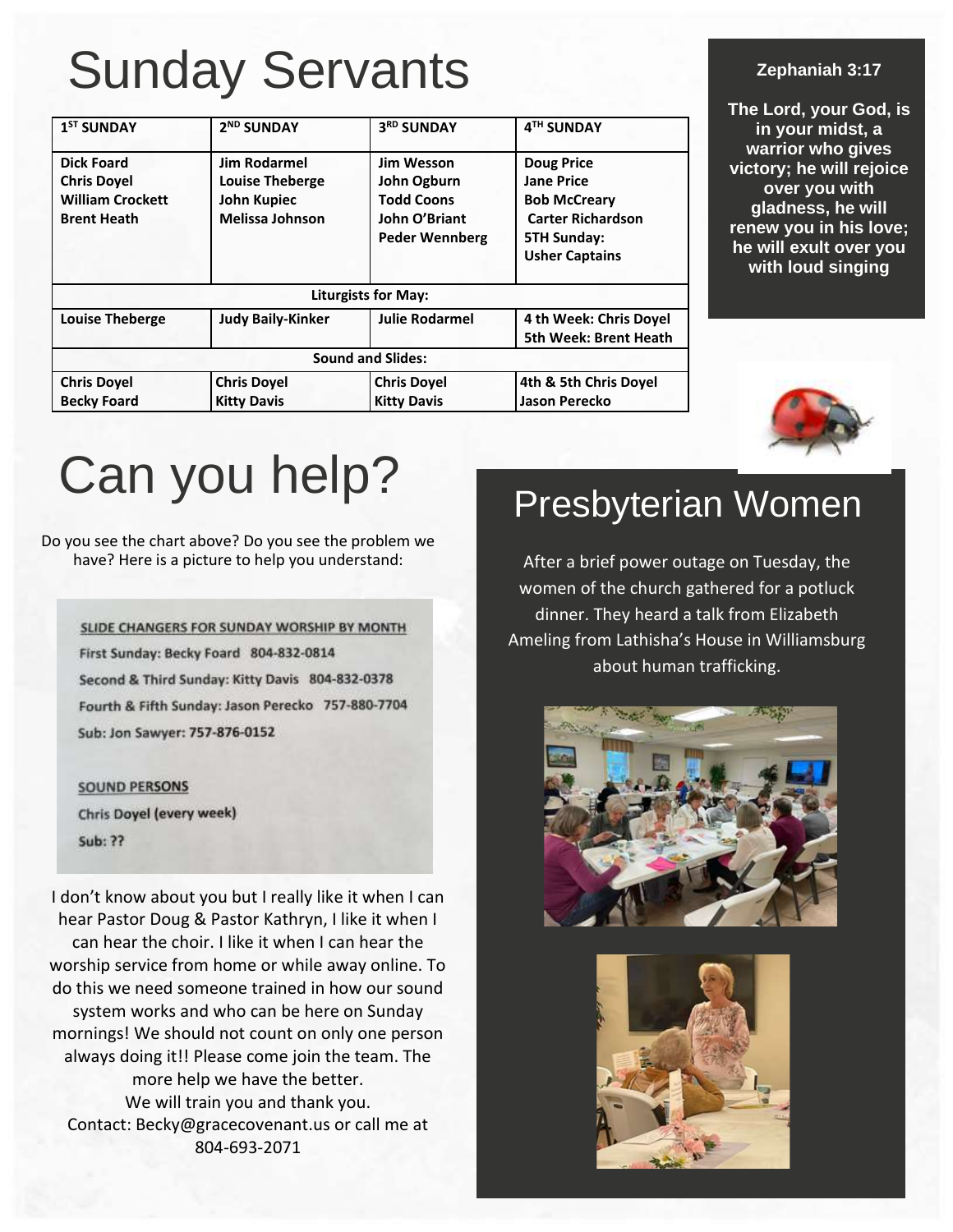## Free Health Fair

The NAACP is hosting a free *Health*  **Fair** in our Church building on May 21st from 10am until 3pm. They are going to have all kinds of free health checks, hearing, blood pressure, blood sugar, pediatrics, Alzheimer's mental health, suicide prevention, physical therapy, nutrition, diabetes management, parenting, home repairs, personal training, health insurance and the Mammography Digital Mobile along with others will be here. Riverside Hospital will have speakers, Dr. Vanessa Walker Harris Director of the office of Family Health Services will be giving a talk. This is free and open to the public! Flyers are on the tables in the Gathering Space and by the Fellowship Hall. To get a mammogram you must make an appointment by calling 757-388- 2030 option 1 then reference number 602262.



## Celebrate!

#### **BIRTHDAYS**

| Madeline Heaney*      | 05/01 |
|-----------------------|-------|
| <b>Steve Ludlow</b>   | 05/02 |
| Dennis Koziol         | 05/03 |
| Charli McDonald       | 05/03 |
| <b>Dick Foard</b>     | 05/08 |
| Peg Poole             | 05/09 |
| John Martin           | 05/10 |
| <b>Robin Troutman</b> | 05/11 |
| <b>Skip Driggs</b>    | 05/12 |
| <b>Judy Healy</b>     | 05/12 |
| <b>Carole Gates</b>   | 05/12 |
| Regina Adams          | 05/12 |
| <b>Brayden Barr</b>   | 05/21 |
| <b>Becky Heath</b>    | 05/21 |
| <b>Pete Hall</b>      | 05/23 |
| Julie Eichenlaub      | 05/23 |
| <b>Carol Lawrence</b> | 05/27 |
| <b>Rich Emery</b>     | 05/30 |
| <b>Dottie Harris</b>  | 05/31 |
| David Lutz            | 05/31 |
|                       |       |

\*Denotes a child or young adult

#### **ANNIVERSARIES**

| Nick & Kathy DeMet            | 05/03 |
|-------------------------------|-------|
| Ken & Joanne Julian           | 05/05 |
| Nathan & Julie Eichenlaub     | 05/16 |
| Dewey & Virginia Evans        | 05/22 |
| Gene & Linda Batcha           | 05/23 |
| Michael & Peg Poole           | 05/24 |
| <b>Nick &amp; Amy Denison</b> | 05/26 |
| John & Jackie Rawls           | 05/26 |

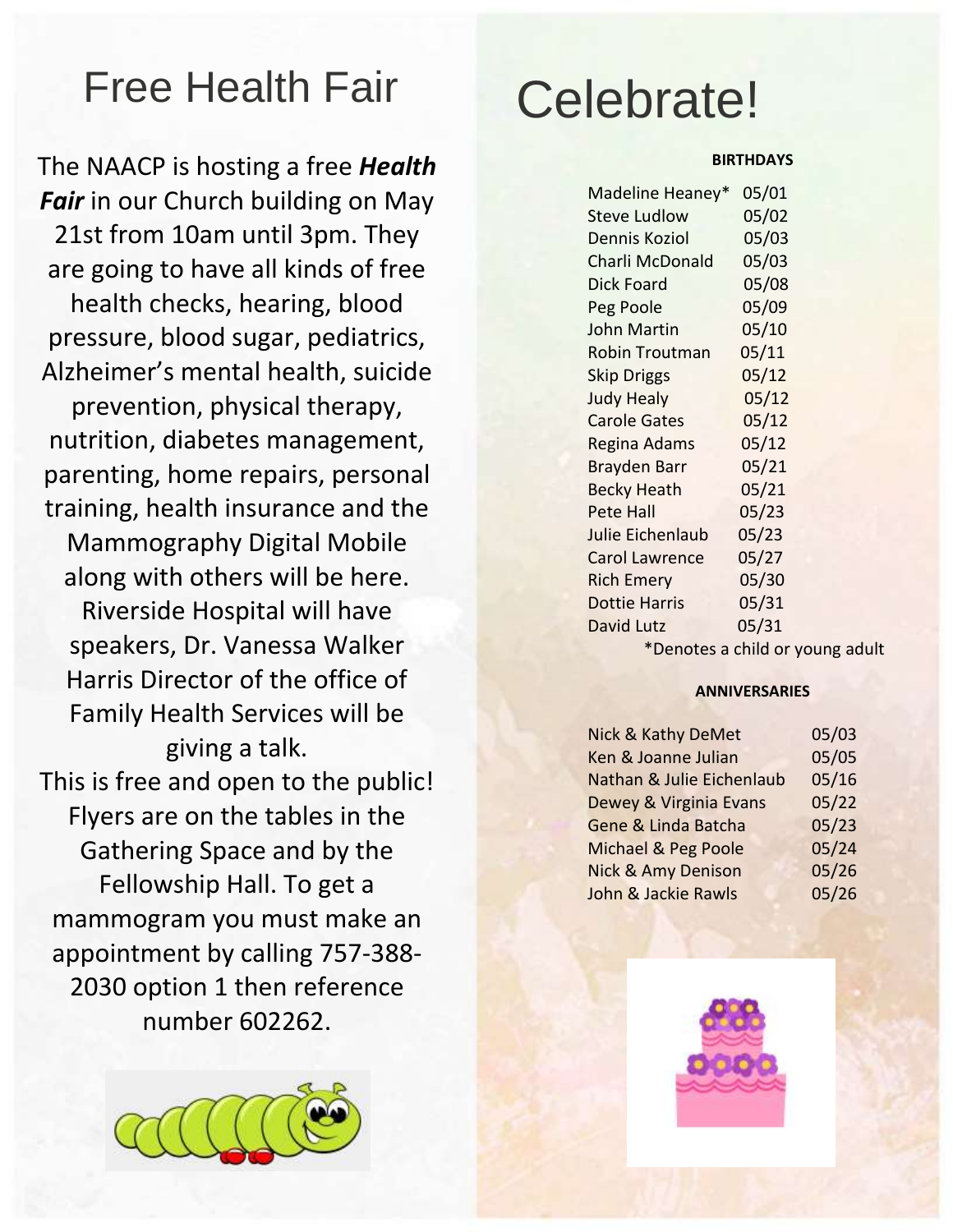



























**Daughter of the King Tea Party**